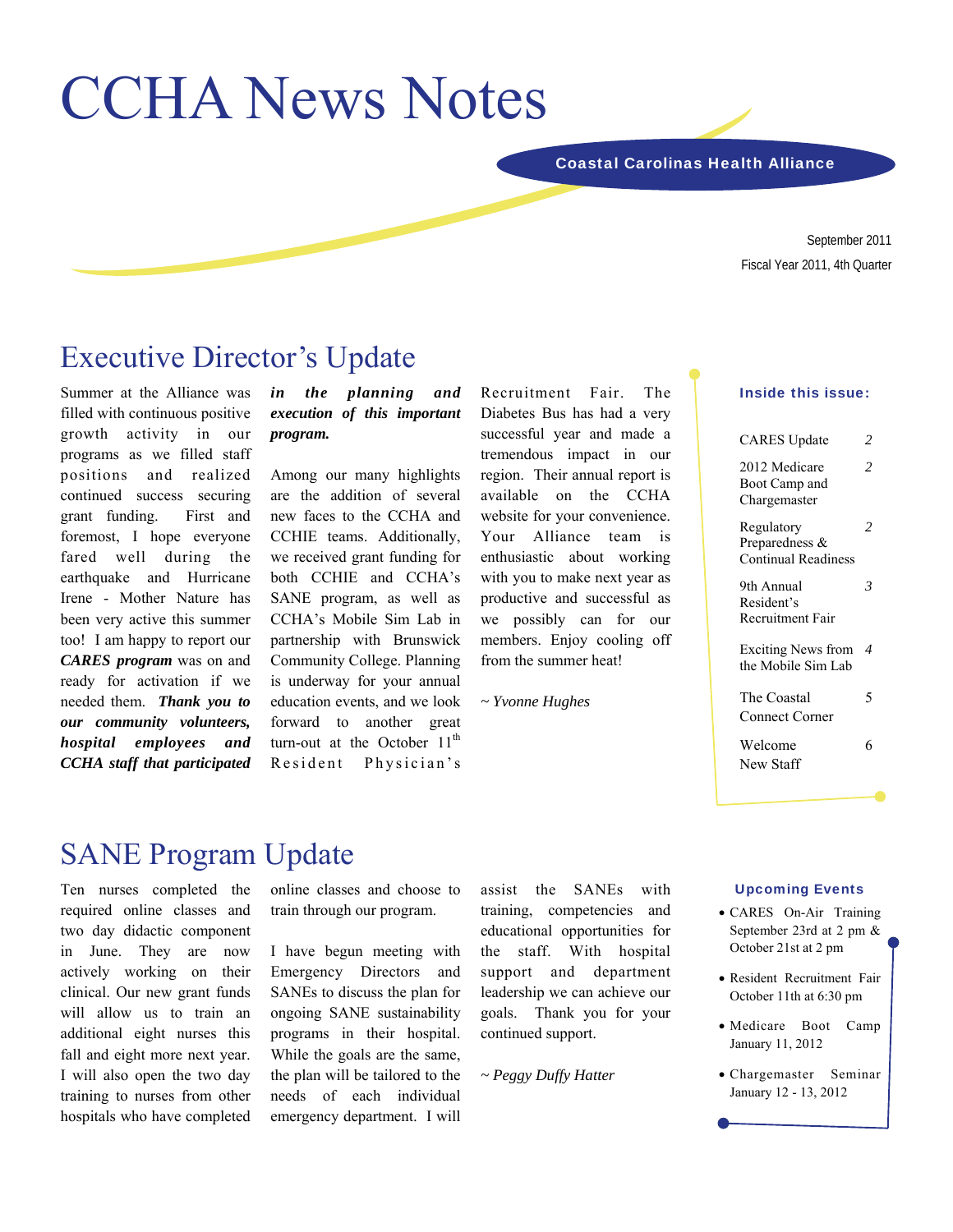# CARES Update

· − − · · − ·· − − − − − − − · − ·· − · − − − · − · · − − · − · − · − ·· − − − − The Carolinas Amateur Radio Emergency Service (CARES) gained several new Ham radio operators on August 20, 2011 as Alliance hospital employees passed the FCC exam that is required to receive a Ham radio

operator's license. CCHA hosted the two-weekend training event which prepared all participants to take the exam, and had a class of eighteen people from both member hospitals and the general public

participate. New Hanover Regional Medical Center, Pender Memorial Hospital, and Sampson Regional Medical Center all have newly licensed ···· · · − · − · ·· − · − − · − · − − − − − ·· − − − − − · − ···· · · − ·· · − ·

radio operators at their facilities who can help in the event that the CARES system is activated. Becoming a licensed Ham radio operator is easy and is a great way to offer assistance to the community if the need arises. CCHA is planning to

> host another training event in early 2012. Be on the lookout for details!

Given the recent activities in the tropics, CARES volunteers have tested all of the

repeaters to make sure they are working properly, and have also been in contact with emergency communication personnel in South Carolina. New

Hanover Regional Medical Center activated CARES and monitored the airwaves throughout Hurricane Irene in the event any of the other hospitals needed assistance. Should telephone lines become compromised due to weather or

any other a d v e r s e e v e n t , CARES is ready for use!



*~ Ashley Bell, KK4DVP* 

**Upcoming CARES On-Air Training Dates September 23rd & October 21st at 2:00 pm** 

# 2012 Medicare Boot Camp and Chargemaster

Mark your calendars for January  $11<sup>th</sup>$ through  $13<sup>th</sup>$ , 2012. Coastal Carolinas Health Alliance will once again host HCPro's Medicare Boot Camp and Chargemaster Review seminars at the Country Club of Landfall. Kimberly Hoy, Director of Medicare and Compliance for HCPro, will return to provide these valuable educational sessions. We received great feedback from last year's participants and look forward to another wonderful event.

Watch for registration forms and agenda to be sent to you soon.



## Regulatory Preparedness & Continual Readiness

On June 10, 2011 Mindy Goldsmith, PhD, CRA, RTR(M) (QM), Performance I m p r o v e m e n t Coordinator and D i r e c t o r o f Radiology Services

with Bladen Healthcare donated her time to do a free educational session for CCHA's team members (Radiology



120 minutes with a focus on "take-home" tools for department managers, with the objective of teaching participants how to prepare and maintain a state of Joint Commission Continual Readiness. The program received great reviews from all 25 participants when surveyed at the end of the seminar. The Alliance would like to thank Bladen Healthcare for devoting their time to share their innovative practices with the other hospitals.

*~Angela Clemmons*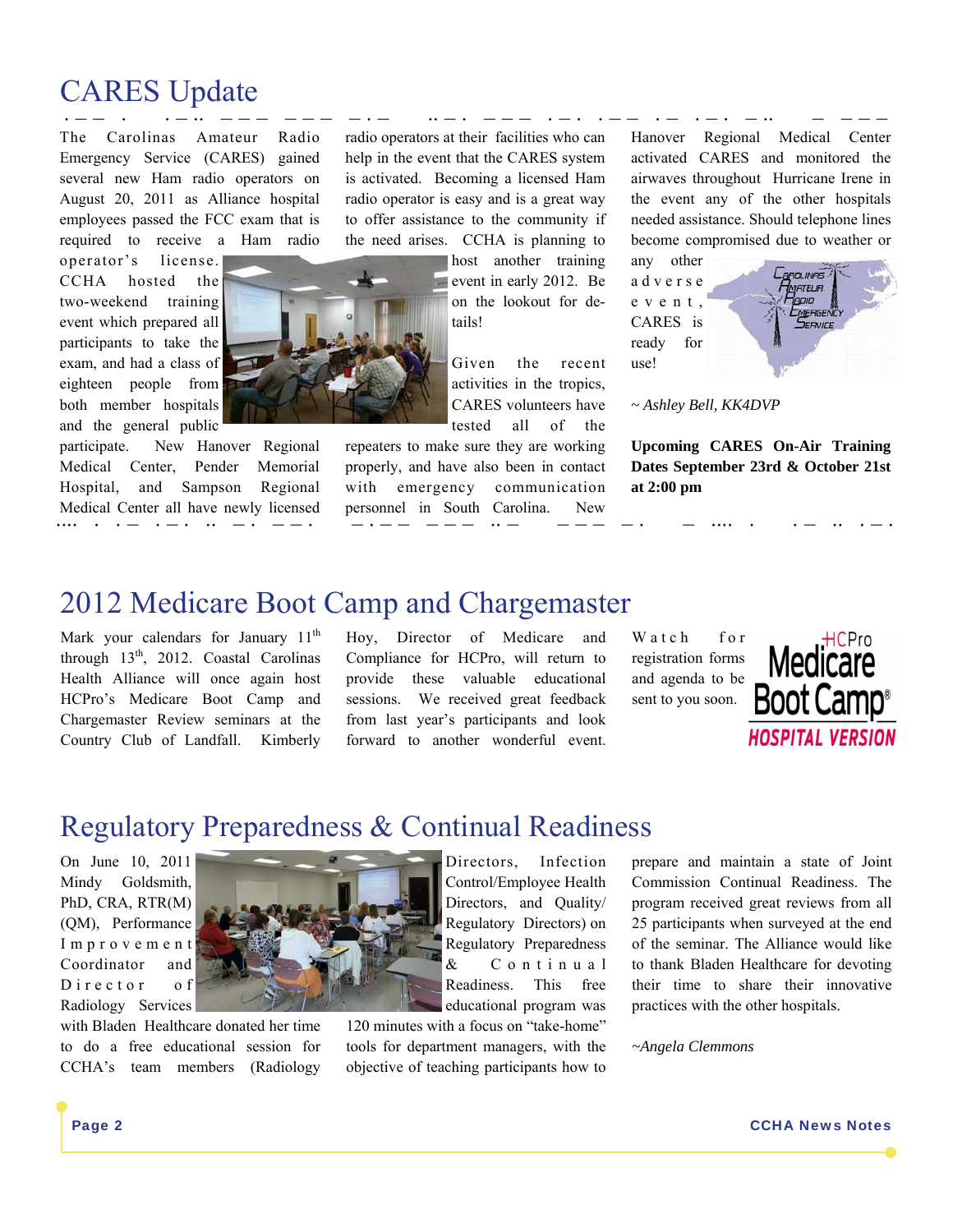





Date: Tuesday, October 11, 2011<br>Time: 6:30 - 9:00 p.m. **9th Appual** Resident's Recruitment Fair\*

2010 Resident's Reception Scrapbook



**Hosted by: Coastal Carolinas Health Alliance** 

**Coastal Carolinas Health Alliance** invites resident physicians as well as hospital administrators to a reception to explore health care opportunities in southeastern **North Carolina and northeastern South Carolina.** 

**The Country Club of Landfall 800 Sun Runner Place Wilmington, NC** 

**Please RSVP by October 3rd,** 2011 to Meghan Lancaster  $(910)$  332-8012 or mlancaster@coastalalliance.org

**Hotel accommodations are** available. Please call **Landfall Park Hampton Inn** at (910) 256-9600 by September 10th. Mention **CCHA** to receive a discounted rate of  $$89.00 + tax$  per night.

## 9th Annual Resident's Recruitment Fair

⊻⊾

Coastal Carolinas Health Alliance and the CCHA Physician Recruiters Team will assemble at the Country Club of Landfall to host the  $9<sup>th</sup>$  Annual Resident's Recruitment Fair. Area Residents from SEAHEC will have the opportunity to network with Physician

OSHER<sup>(</sup>

Recruiters and other hospital administrators regarding practice opportunities at CCHA Member Hospitals.

CCHA would like to thank Practice Match for their sponsorship towards this year's Resident's Recruitment Fair. Thank you also to NCHA Strategic Partners for their sponsorship toward CCHA's *educational event fund* which supports this and other educational events throughout the year.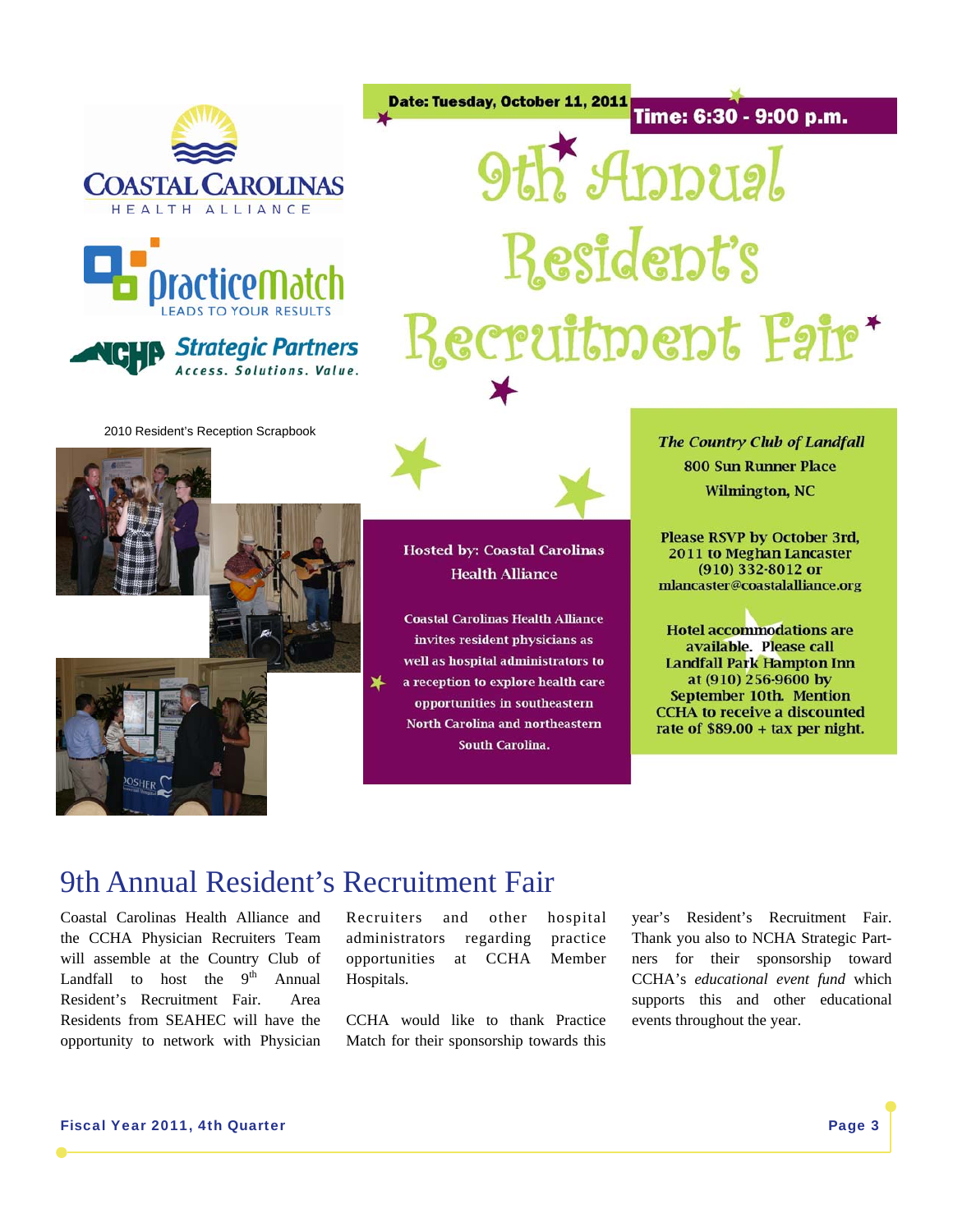# Exciting News From the Mobile Simulation Lab

CCHA's Mobile Sim Lab to Collaborate with Brunswick Community College

Brunswick Community College in Supply, NC has been awarded federal Perkins funding to implement the *BCC SIMS Academy* which will utilize CCHA's Mobile Simulation Laboratory for two separate two-day training sessions. Professional development simulation training will be provided to approximately twenty nurse educator faculty. We will be planning a session for both Fall and Spring semesters.

CCHA's MSL and Pender Memorial Hospital are planning a Heart Failure Workshop for the November MSL visit. Nurses will receive suggested review materials, take a pre-test, take part in a Decompensated Heart Failure simulation scenario, debrief and provide discharge education to standardized patients. The goal is to emphasize the Core Measures for Heart Failure and allow continuing education for the nurses, who will each gain 4 CEHs for their participation. Future workshop plans: Sepsis, and Moderate Sedation, with the addition of others as we move through the year.

Dr. Hope and Interns from Surgical Services came on board the MSL for skills training July 29th. During their visit they practiced endotracheal intubation, cricothyroidotomy and chest tube insertion. CCHA received very positive comments from the participants and we look forward to working with SEAHEC and the residency programs to

provide additional training throughout the year.

It is hard to believe the MSL has been on the road for 32 weeks. As we get ready for FY 2012, our goal is to maintain the same high satisfaction scores we received in 2011. It has been a fun ten months, and I appreciate all the assistance given by the facility educators. I am very proud that the nursing staff members and other health care disciplines have enjoyed the MSL experience. I look forward to our continued success.

Submitted by: Denise Garee, MSN, RN, CEN, PhD(c)

 Clinical Coordinator; Mobile Simulation Laboratory

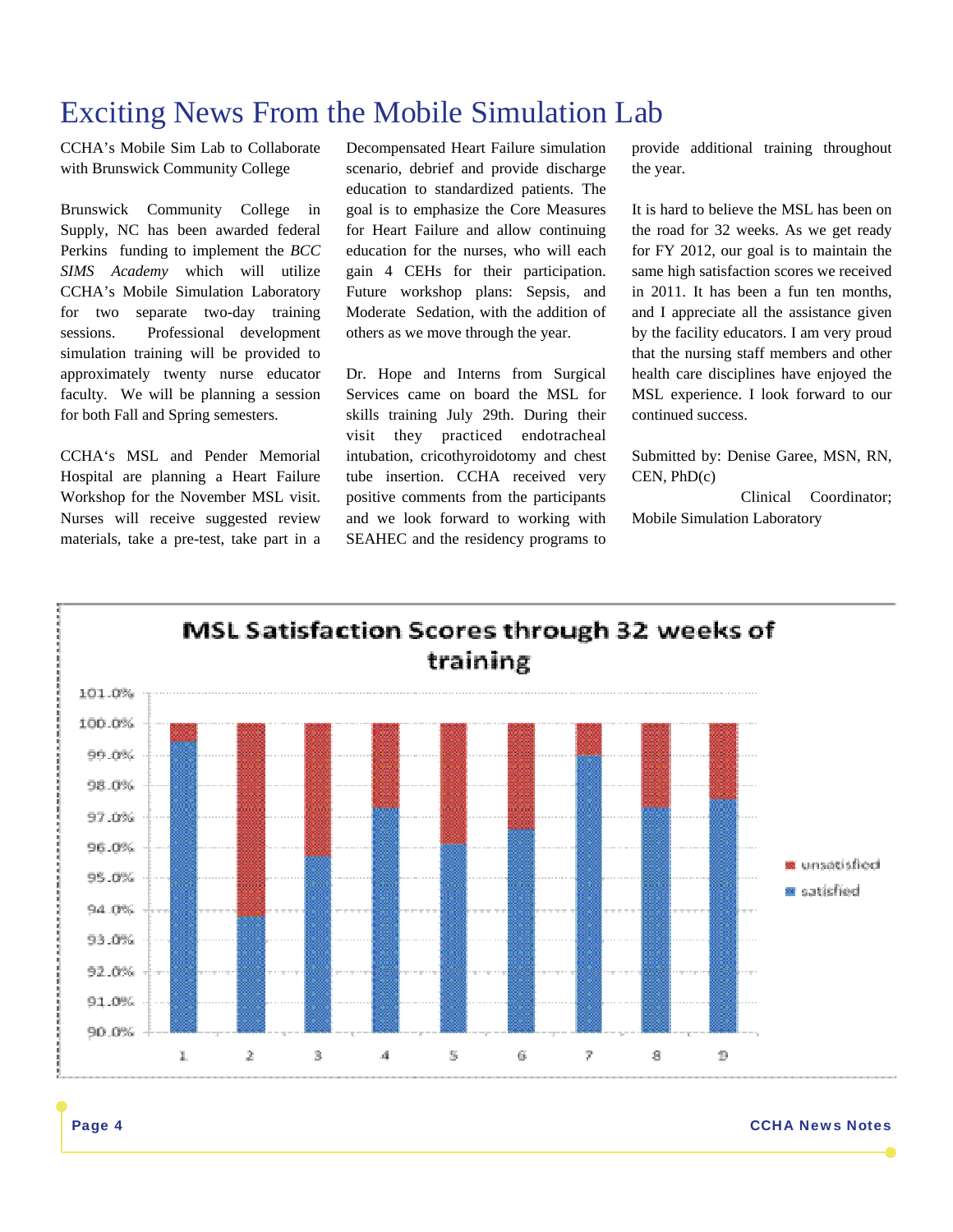



## CCHIE Pilot Goes Live!

August was an exciting month for **Coastal Connect HIE** with two of the five pilot hospitals, *Sampson Regional Medical Center* and *Southeastern Regional Medical Center*, connecting to the HIE grid and testing data transfer. Staff from Medicity, our HIE business partner, joined our CCHIE team for three full days of connecting our unaffiliated, pilot practices to the grid – ten practices connected and seven more to go! *(Completed: Wilmington Health Associates, Bryan Weckel Family Medicine (Pender County), Duplin OB/ GYN, Clinton Medical Clinic, Dr. Verrilli (Sampson County), Clinton Surgical Associates, AJ Robinson* 

## 2011 National Forum on HIE

This summer, Anne Marie Priddy, Director of Project & Operations for CCHIE, attended eHealth Initiative's 2011 National Forum on Health Information Exchange in Washington, DC. Keynote speaker, Todd Park, CTO Department of Health and Human Services, highlighted the importance of HIE's to improve care delivery and *Medical Clinic (Robeson County), Medical Specialist (Robeson County), Southeastern Eye Care, and Southeastern Wound Healing Center.)* Our practice installations were deemed a success when practice staff smiled and commented enthusiastically, as they sent and received referrals electronically across the grid. A big thank you to hospital and practice staff for their time and effort making CCHIE installations successful! Positive momentum continues in September with grid connection of the remaining pilot hospitals and practices which will be followed by Results Delivery across the grid. If you have any questions, please contact apriddy@coastalalliance.org.

reduce health care costs. Panel discussions were held on HIEs and the Direct Project; Insurance Exchanges and HIE; Getting to Meaningful Use through HIE; and Revenue Models for Sustainability. Information gathered on best practices for HIE's and meeting with other HIE staff to learn where they are at was very timely.



## The Duke Endowment Grant

Coastal Connect HIE, Southeastern Area Health Education Center (SEAHEC), Community Care Lower Cape Fear (CCLCF), and Access Care have begun collaboration to identify the 144 practices that will receive connection to the HIE with the funds provided by The Duke Endowment grant. Also being identified are CCNC practices which would benefit from EMR Lite installation to achieve Meaningful Use certification to receive federal incentive money. Dr. Jim Jones, Medical Director of CCLCF, distributed a letter to participating physicians announcing the opportunity which would provide instant electronic access to patient care records, including Continuum of Care documents, Emergency Room encounters, labs, results and referral tracking. Savings to the practice will be generated by eliminating staff time spent tracking and managing referrals, duplicating services and tasks, receiving and sending results. The letter piqued the interest of targeted physicians as we have received many calls inquiring how to get connected!

## CCHIE Milestone Achieved

*CCHIE Milestone on September 1, 2011 - First live referral of an actual patient sent across the HIE grid in Robeson county: AJ Robinson Medical Clinic to Southeastern Eye Care.* Attachment of clinical care documents and instant messaging features on the iNexx platform were used by practice staff.

#### **Fiscal Year 2011, 4th Quarter Page 5** and the set of the set of the set of the set of the set of the set of the set of the set of the set of the set of the set of the set of the set of the set of the set of the set of the